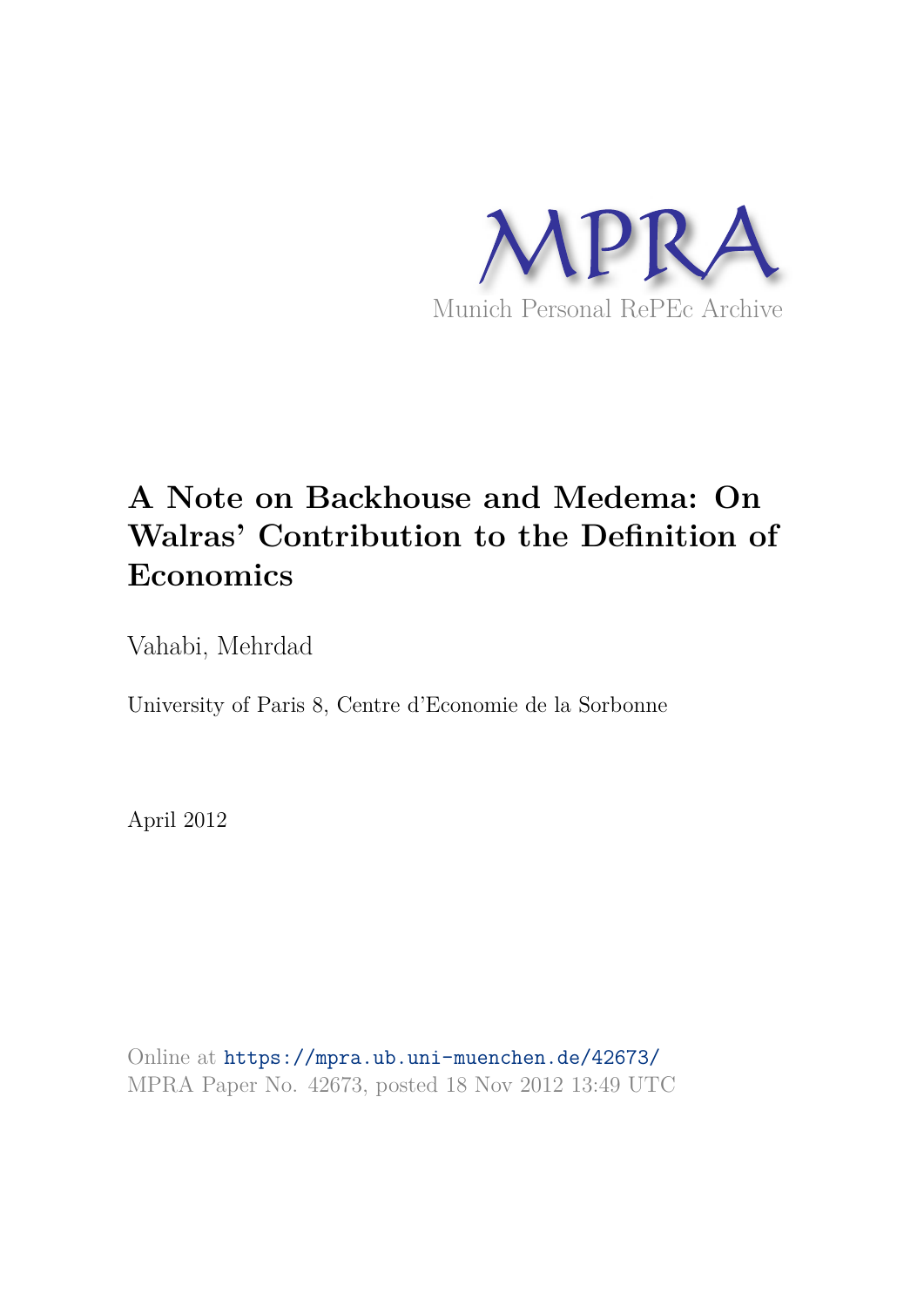**Title:** A Note on Backhouse and Medema: On Walras' Contribution to the Definition of Economics

**Author:** Mehrdad Vahabi (University of Paris 8)

The author is Professor of Economics at the University of Paris 8, Department of Economics and Management. His e-mail address is Mehrdad.vahabi@wanadoo.fr

### **Abstract**

In this paper, I argue that the insightful and rich collection of various definitions of economics provided by Backhouse and Medema (2009a,b) suffers from a major shortcoming: it misses Walras' contributions on this topic. Borrowing from the authors' taxonomy, I will show that Walras' 'synthetic method' provides a particular interpretation that brings together 'wealthbased,' 'scarcity-based,' and 'market-exchange based' definitions of economics. Finally, I will argue that the 'scarcity-based' definition of economics originated with the Walrases (the father and son) rather than Robbins ([1932]1935). Walras pioneered the notion of scarcity as a subjective agent-based reality existing at an individual level.

**Keywords**: Applied political economy, pure political economy, scarcity, social economics, Walrasian definitions of economics.

**JEL Classification**: B13, B31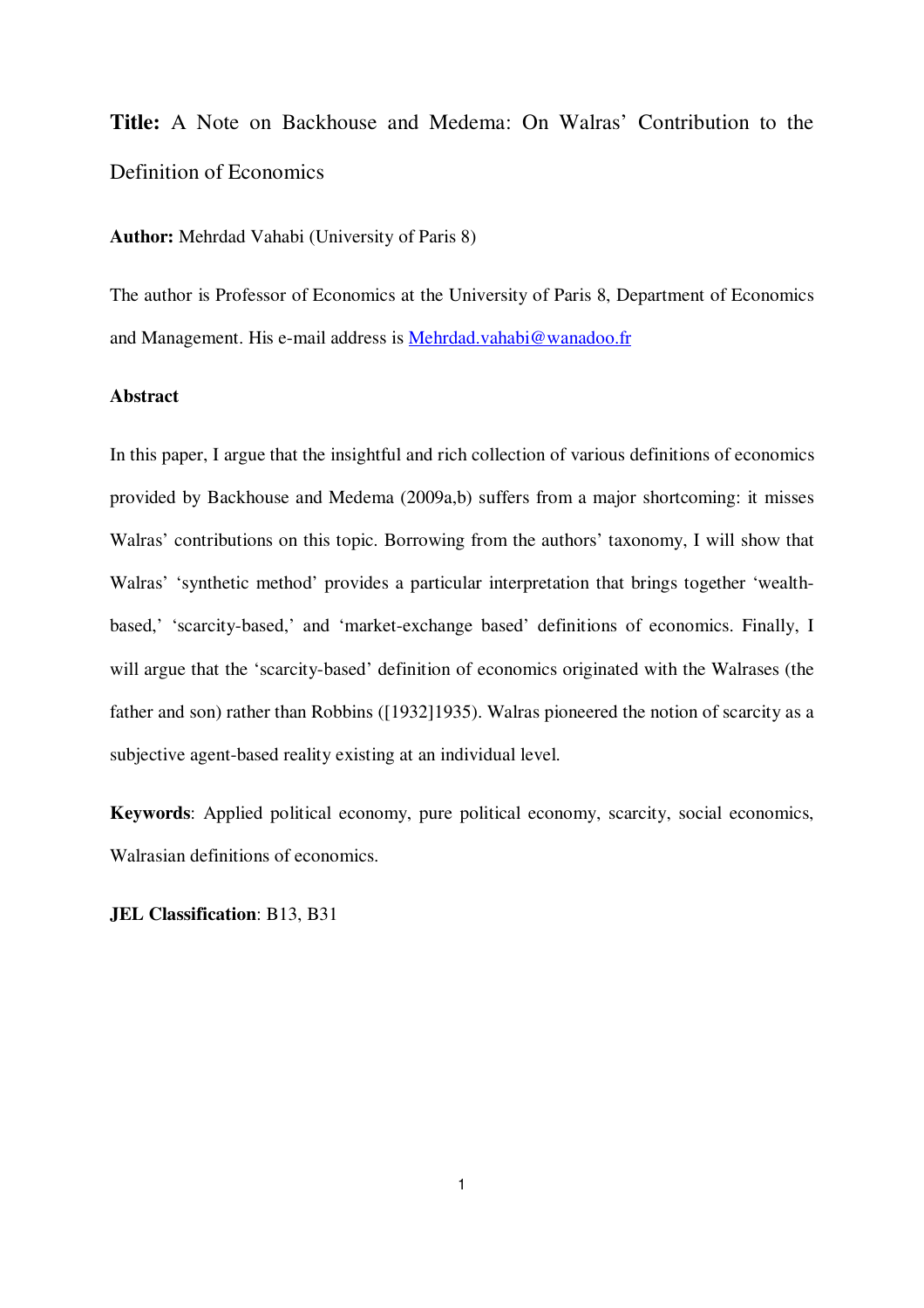# **A Note on Backhouse and Medema: On Walras' Contribution to the Definition of Economics**

Mehrdad Vahabi (University of Paris 8)

### **Introduction**

"*Pure economics* is, in essence, the theory of the determination of prices under a hypothetical régime of perfectly free competition. The sum total of all things, material or immaterial, on which a price can be set because they are *scarce* (i.e. both *useful* and *limited in quantity*), constitutes *social wealth*. Hence pure economics is also the theory of *social wealth*" (Walras, [1926]2003, p. 40).

The insightful and rich collection of various definitions of economics provided by Backhouse and Medema (2009a,b) includes classical economists such as Jevons, Marshall, Menger, Mill, Ricardo, Smith, Say, Sidgwick, Whately, Wicksell, Wicksteed, but it includes *no reference* to the definitions of the founder of the general equilibrium of competitive markets. This lacuna is regrettable for at least two reasons:

**1)** While the various definitions quoted by Backhouse and Medema seem to be often contradictory and mutually exclusive, Walras' classification of political economy as 'science,' 'art,' and 'ethics' opens the door for a 'synthetic method' to reconcile these definitions.

**2)** Contrary to what the authors suggest, the scarcity-based definition of economics did not originate with Robbins but rather with Auguste and Léon Walras (father and son). Robbin's scarcity-based definition of economics falls within the scope of Léon Walras' definition of our discipline.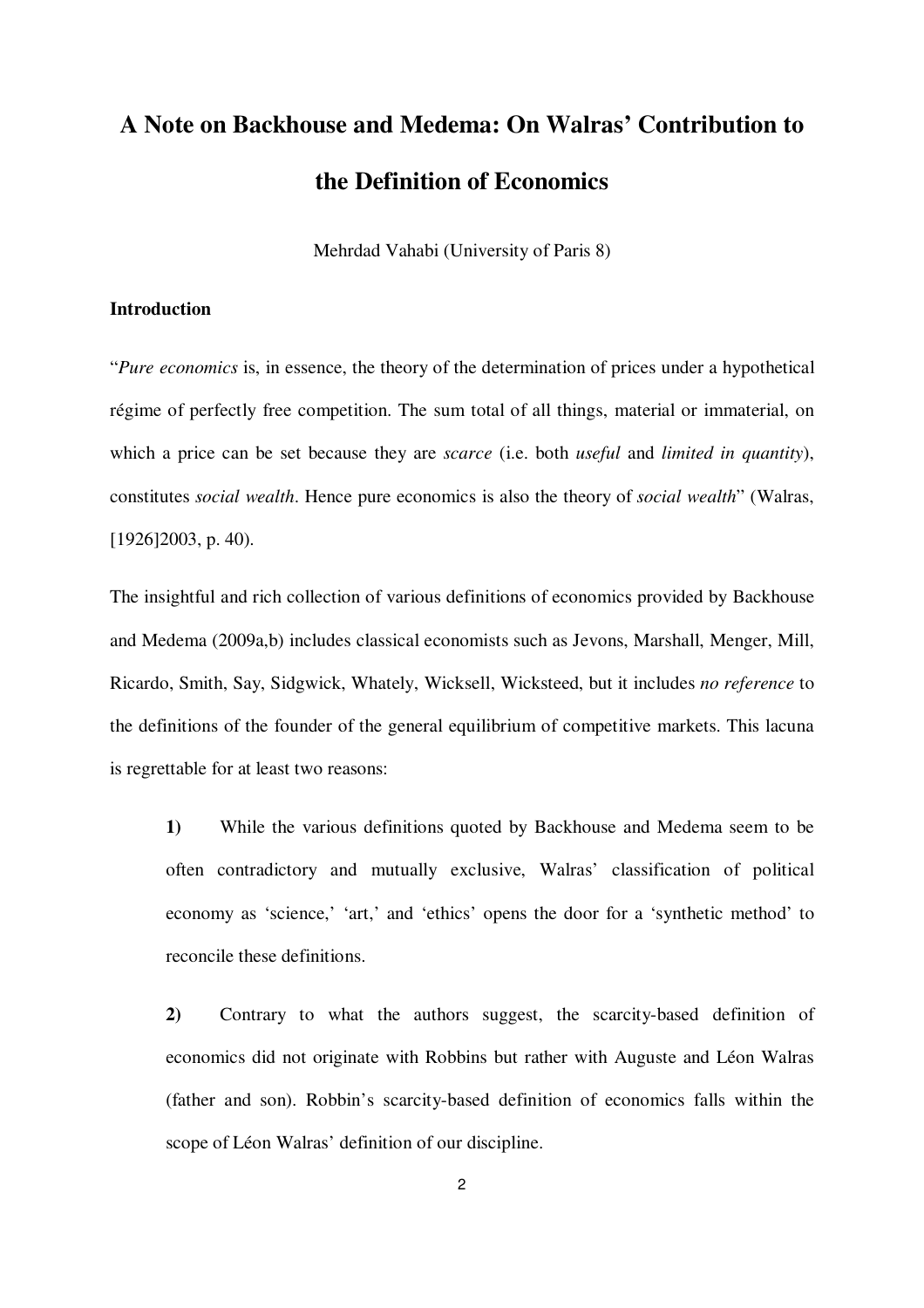In this short note, I will try to show the relevance of Walras' synthetic method of defining economics and his pioneering role in scarcity-based definition of economics.

#### **Walras' synthetic method in defining economics**

According to Backhouse and Medema's classifications, classical authors Adam Smith and Jean-Baptiste Say both promote a "wealth-oriented definition" of economics (2009a, p. 223). However, in his first lesson of *Elements of Pure Economics*, Walras argued that Smith's definition of the objects of political economy contradicts with the definition advocated by Say. For Smith, the author of *Wealth of Nations*, political economy acts as "a branch of the science of a statesman or legislator" ([1776] 1961, Book II, Chapter V, paragraph 31). with two distinct objectives: to provide plentiful revenue for the people and to supply the State with a sufficient income. To Walras, the underpinning criteria of these two objects are 'interest' and 'equity' and not scientific 'truth,' in direct opposition with Say's definition of political economy as a science:

It is evident at a glance that J.B. Say's definition is not only different from Adam Smith's, but, from a certain point of view, is its exact opposite. According to Adam Smith's view, the whole of political economy is an *art* rather than a *science*; while, according to Say, it is entirely a *natural* science. From Say's definition it would seem that the *production*, *distribution*, and *consumption* of wealth take place, if not spontaneously, at least in a *manner* somehow independent of the will of man (Walras, [1926] 1993, p. 54).

Walras tried to synthesize Smith's and Say's definitions in his first four lessons of *Elements*. He argued that the 'synthetic method' is necessary in a discipline whenever irreducible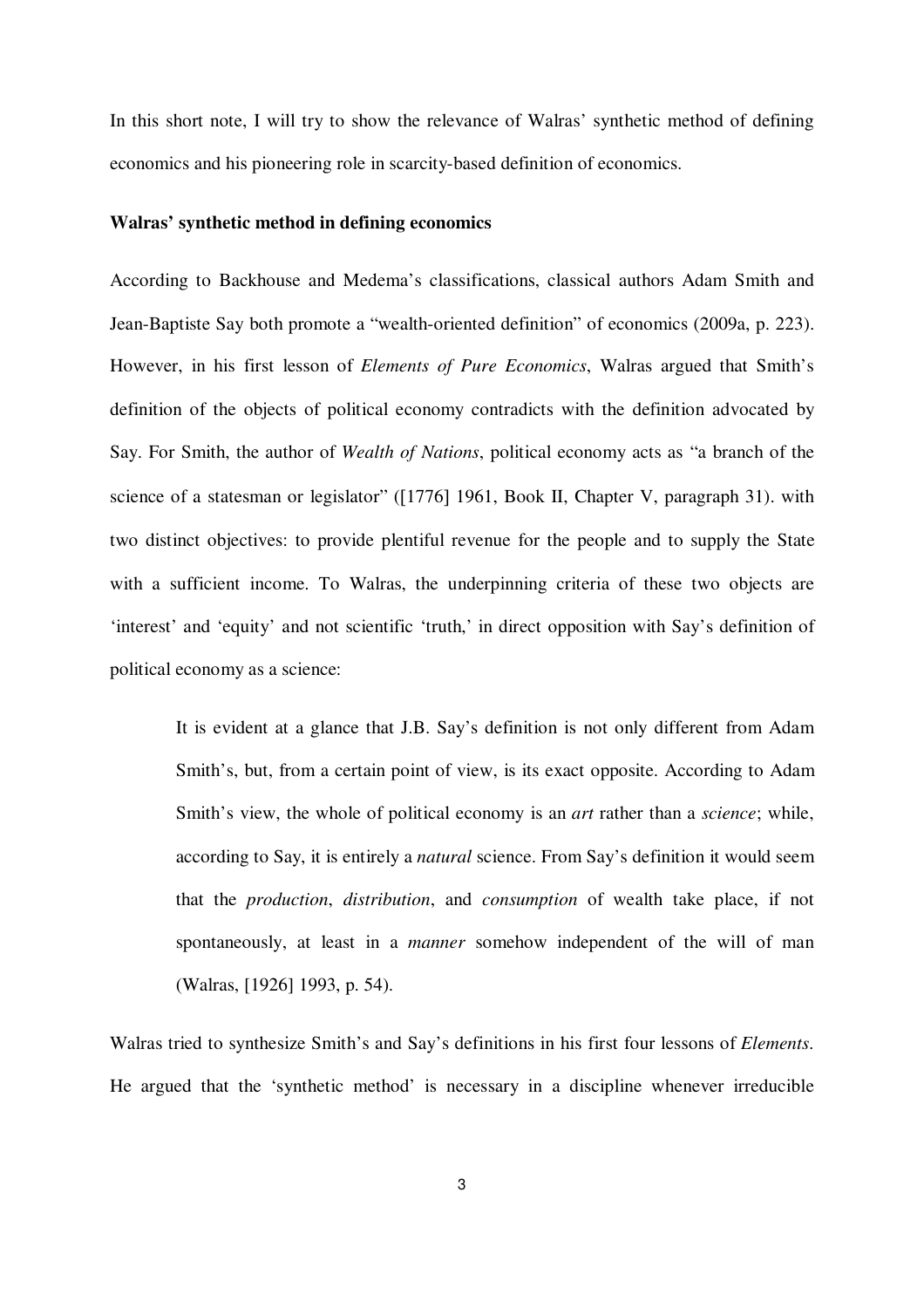opposing scientific paradigms exist (Walras, [1868]1990; [1872]2000). He suggested a tripartite division of economics:

- 1) *Pure political economy* or the study of the nature of social wealth or price systems in market exchange as a 'natural fact'<sup>1</sup> – its criterion is scientific truth.
- 2) *Applied political economy* or the study of producing social wealth in agriculture, industry, and trade. This field addresses 'human facts,' particularly the relationships between 'persons' and 'things'<sup>2</sup> (including animals). Its criterion is interest.
- 3) *Social economics* or the study of distribution of the social wealth or the theory of property and taxes. This branch of economics also explores 'human facts,' specifically the relationships between 'persons' and other 'persons.' Its criterion is equity.

Although applied and social economics both examine 'human facts,' a fundamental distinction must be drawn in the realm of human phenomena. Relationships between 'persons' and 'things' are based on the subordination of the purpose of 'things' to the purpose of 'persons.' In fact, Robbins' distinction between 'ends' and 'means,' to which Backhouse and Medema refer, already existed in Walras' distinction between 'persons' and 'things.'<sup>3</sup> Persons are self-conscious and have the liberty to choose their ends, while things lack this faculty, and should be used as a means to achieve persons' ends. In contrast, the relationships between

 $\overline{a}$ 

<sup>&</sup>lt;sup>1</sup> Walras divides the facts into two categories: those which result from the play of the "blind and ineluctable" forces of nature" (natural facts) and those which result from the existence of human will, a force that is free and cognitive (human facts) (Walras, [1926]1993, p. 61).

<sup>&</sup>lt;sup>2</sup> 'Things' are broadly defined, and they include animals. Two faculties distinguish 'persons' from 'things' – selfconsciousness and independent will (Walras [1926]1993, p. 62).

<sup>&</sup>lt;sup>3</sup> It is noteworthy, that Walras was influenced by Kant (1785) on this point. For more details about Kant's influence on Walras, see Dockèe (1996) and Rebeyrol (1999).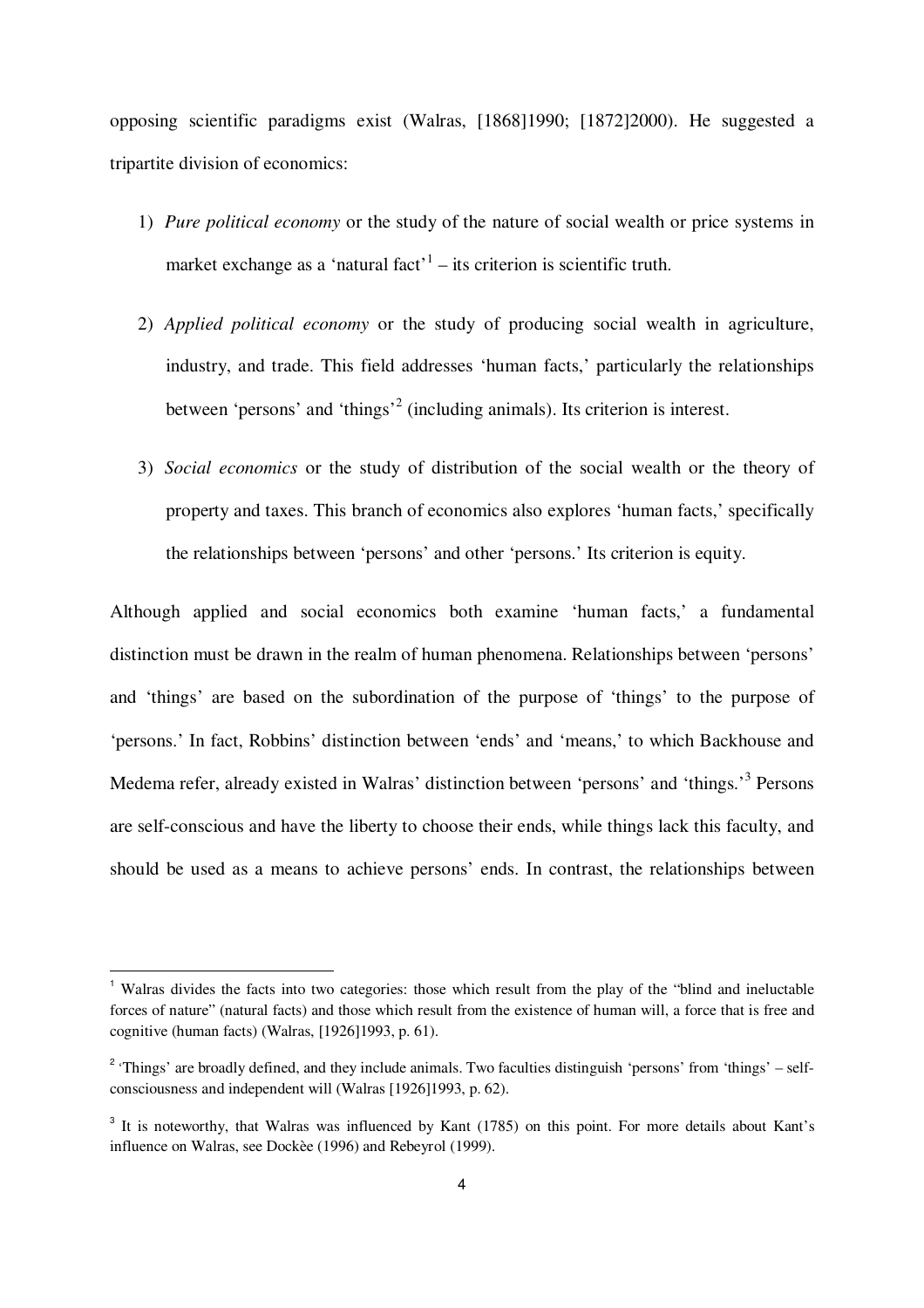'persons' and other 'persons' are based on the reciprocity of rights and obligations. They lead to mutual coordination of human destinies.

To summarize, all three branches of economics study *social wealth* in the following way:

| <b>Branch of</b>      | <b>Fundamental</b> | <b>Type of Facts</b> | <b>Social Wealth</b> | <b>Field of</b> |
|-----------------------|--------------------|----------------------|----------------------|-----------------|
| <b>Economics</b>      | <b>Criterion</b>   |                      |                      | <b>Studies</b>  |
| <b>Pure Political</b> | Truth              | Natural facts        | Nature of            | Exchange        |
| <b>Economy</b>        |                    |                      | social wealth        |                 |
| <b>Applied</b>        | Interest           | Human facts          | Production of        | Industry        |
| <b>Political</b>      |                    |                      | social wealth        |                 |
| <b>Economy</b>        |                    |                      |                      |                 |
| <b>Social</b>         | Equity             | Human facts          | Distribution of      | Property and    |
| <b>Economics</b>      |                    |                      | social wealth        | taxes           |

**Table 1. Walras' taxonomy of different branches of economics.** 

Many studies have focused on this tripartite division of economics and the normative or positive character of Walrasian economics (see e.g., Dockès, 1996; Jaffé, 1977, 1980; Morishima, 1977, 1980; Rebeyrol, 1999; Walker, 1984). This discussion is beyond the scope of this note, but briefly, Walras considered Adam Smith's definition of political economy to pertain to the 'applied political economy' and 'social economics,' whereas he considered Jean-Baptiste Say's definition to pertain to the 'pure political economy.' Thus, borrowing from Backhouse and Medema's taxonomy, Walras' definitions of economics might be regrouped among 'wealth-oriented' ones. However, it is noteworthy that according to Walras,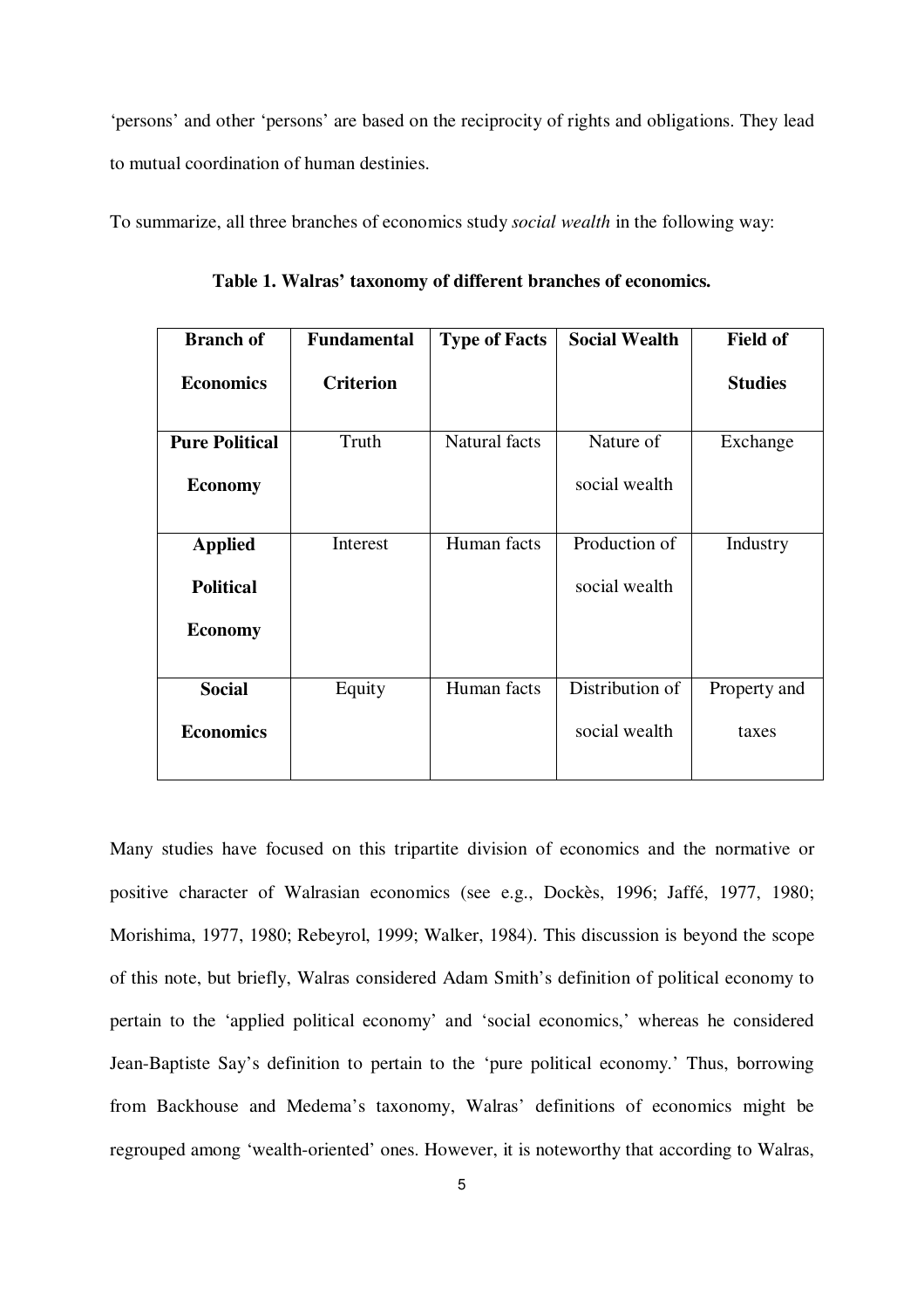all three branches of economics derive from the *scarcity* of resources. This contention is based on the following observation: "Value in *exchange*, *industry* and *property* are, then, the three generic phenomena or the three orders or groups of specific facts which result from the limitation in quantity of utilities or the scarcity of things. All three are bound up with the whole of social wealth and nothing else" (Walras, [1926]1993, p. 68).

Exchange, industry, and property constitute the objects of study of pure political economy, applied political economy, and social economics, respectively. All three of these fields are the consequences of scarcity. Scarcity generates industry so that scarce resources could be multiplied. Scarcity also necessitates property and leads to exchange. Hence, scarcity is the source of social wealth, and the question of producing and distributing social wealth boils down to the ways that scarcity is managed. In other words, Walras provides a synthesis of Smith's and Say's 'wealth-based' definitions of classical economics on the basis of a 'scarcity-based' definition.

The next section will show that Walras also advocated a synthesis of 'scarcity-based' and 'market-exchange' definitions of economics.

### **Walras' scarcity-based and exchange-based definitions of economics**

Backhouse and Medema (2009a,b) distinguished between a broad ('scarcity-based') definition of economics and a narrow ('market exchange') one. Walras' definition embraces both types, because he considers economics to be a science of both 'exchange value' and 'scarcity.' Walras' reflections on the relationships between these two principal concepts can be traced back to the early 1860s.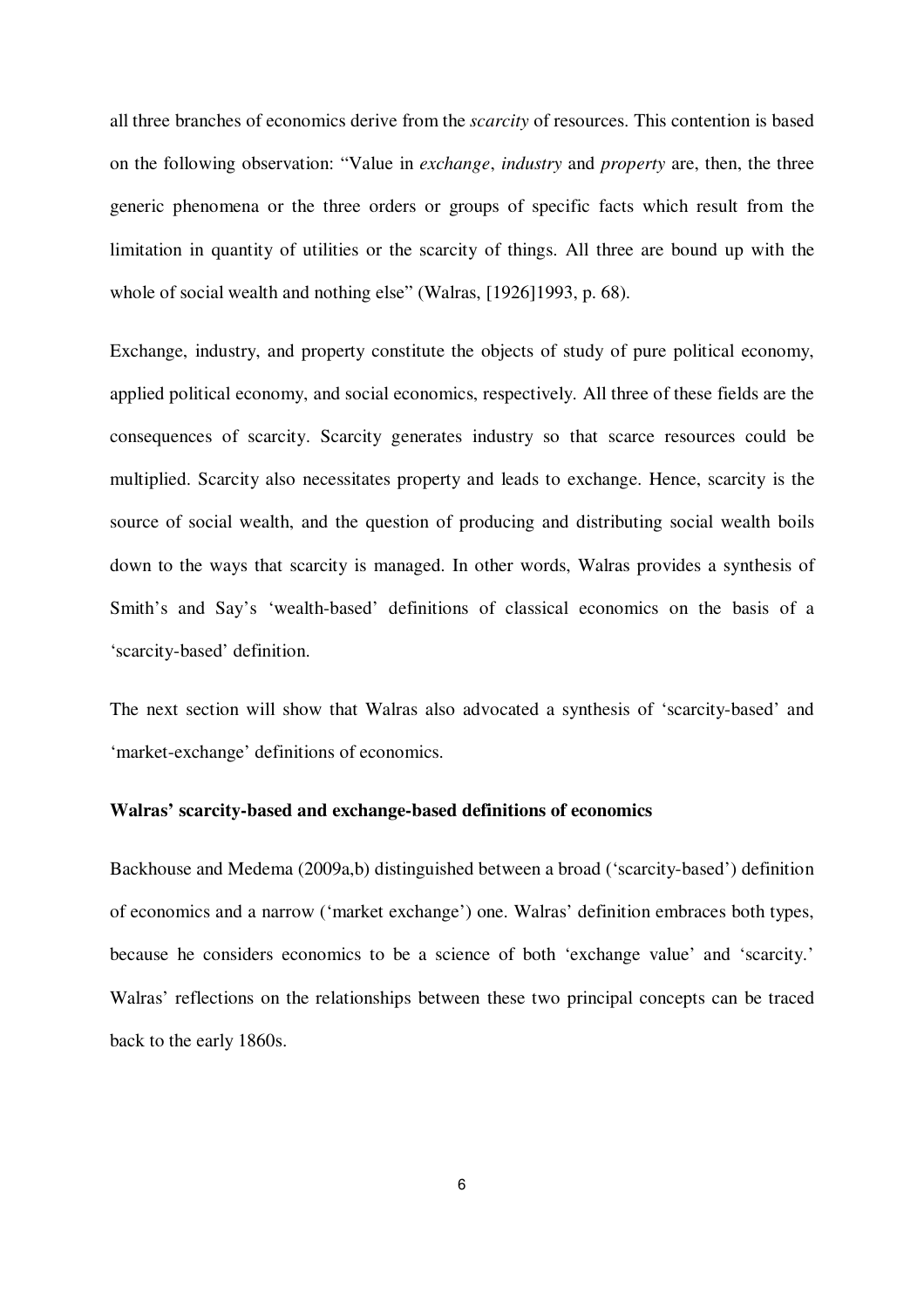The original idea that the *scarcity* of goods and services, namely their utility and their limited quantity, is the *cause* of exchange value originated with Auguste Walras (Walras Sr.).<sup>4</sup> The main theoretical problem for Léon Walras (Walras Jr.) was to reconcile this idea with a second line of reasoning pertaining to the determination of the exchange value by the law of supply and demand.

Walras wrestled with questions such as: How is exchange value determined? Is it determined *before* the exchange by the *absolute value* of each product or service in accordance with their *scarcity*? Or is it determined *in and through* exchange by the law of supply and demand? The application of mathematics to the political economy demanded clarification of this point. He wrote three papers about these issues over the course of a decade: Walras [1860]1993; Walras [1869-1870]1993; and Walras [1871]1993.

In his first paper, Walras used indeterminate functions to describe the 'absolute value' using the following equation:

$$
V = F(Q_0, Q_d) \quad F'(Q_0) < 0, \quad F'(Q_d) > 0 \quad (1)
$$

In this equation, the 'absolute value' (V) of every product or service is related negatively to the supply quantity  $(Q_0)$  and positively to the demand quantity  $(Q_d)$ . He traced a surface in a three-dimensional space and specified the function's form in the following manner:

 $V = Q_d / Q_o$  (2)

 $\overline{a}$ 

In case of free goods  $(Q_0 \rightarrow \infty, V=0)$ ; and if the market is not open, the value will be indeterminate  $(Q_d = Q_o = 0, V = 0/0)$ .

<sup>&</sup>lt;sup>4</sup> Jean-Jacques Burlamaqui (1747) had a pioneering role in defining the scarcity as the cause of exchange value, and was a source of inspiration for Auguste Walras.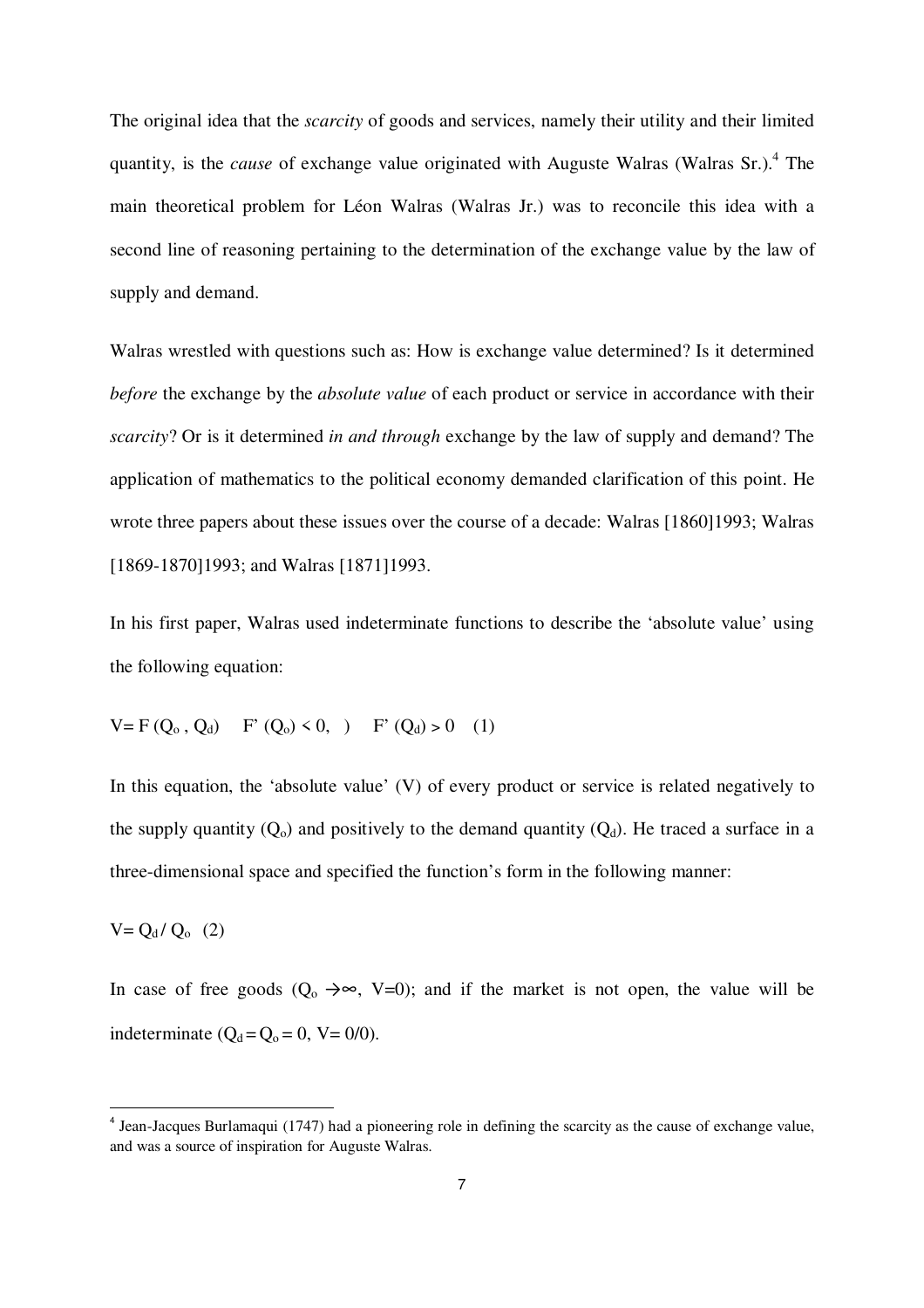This formulation has an obvious problem when markets are in equilibrium, i.e., when the quantities of supply and demand are positive and equal  $(Q_d = Q_o)$ . Then, the value amounts to 1. However, this value does not capture the 'absolute value' – it only shows temporal variation in (V). Although Walras had not yet abandoned the old formulation of the law of supply and demand according to which the ratio of supply and demand determines price, he aptly noted that the function (V) is 'indeterminable,' because neither (V) nor  $(Q_d)$  can be measured (contrary to  $Q_0$ , which can be measured in terms of physical quantity).

Walras noted that scarcity poses a measurement problem with regard to demand quantity. "The demand quantity or the sum of needs cannot be measured. There is no [measurement] unit for need or demand" (Walras, [1860]1993, p. 339; the word in the bracket is added). The demand quantity is not a physical quantity, because it includes needs and desires. Walras defined scarcity in terms of the ratio of demand to supply, so scarcity becomes identical to the 'absolute value.' In this way, scarcity confounds the 'absolute value' of products and services. But the measurement problem undermined Walras' first attempt to reconcile the scarcity explanation of the exchange value with the law of supply and demand.

Walras' scheme of reasoning can be depicted as follows:

Absolute value = Scarcity= (Sum of the needs / Sum of the provisions) = (Utility / Quantity) = (Demand / Supply)

If these equations were correct, then the 'absolute value' of every product or service would be identical to its *scarcity*, and the *scarcity* could be regarded as the *cause* of *exchange value*, i.e., the ratio between absolute values. That is what Walras tried to show; his first attempt assumed the determination of the absolute value prior to the exchange value, on the basis of scarcity.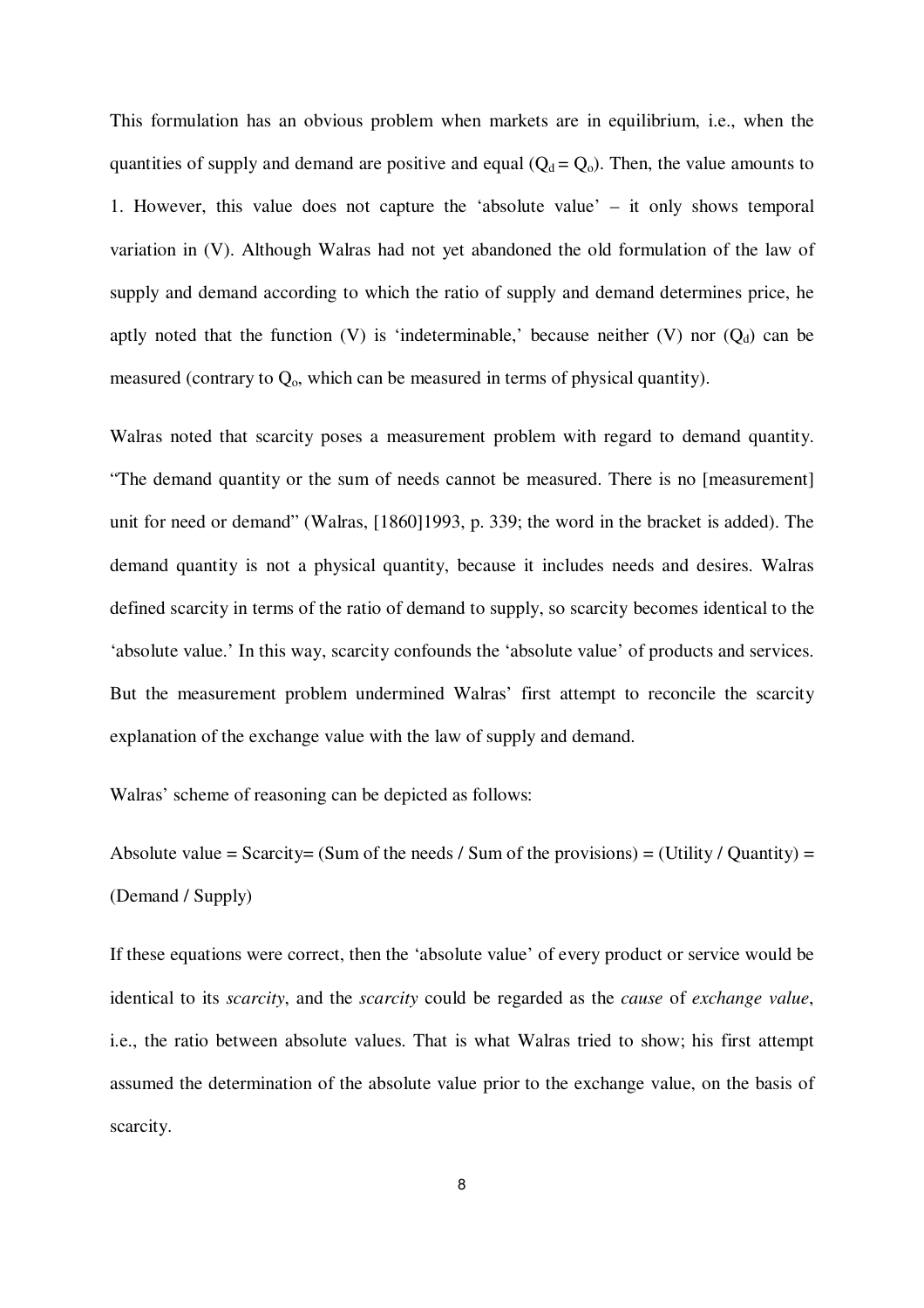However, the upshot of the non-measurability of needs and desires was that the scarcities or 'absolute values' could not be measured; only their *ratios* could be estimated. Walras' second solution assumed away the preliminary determination of 'absolute value' or scarcity: "It derives from there …that only the *relative and not absolute value* can be measured" (Walras, [1869-1870]1993, p. 354). Walras developed this idea using diverse metaphors borrowed from physics and mechanics. For instance, he systematically compared *scarcity* with the mass of heavy bodies, and density with the ratio of mass (directly immeasurable) to volume.

In this second solution, demand, which was previously immeasurable as utility, becomes measurable as 'budget constraint'<sup>5</sup> – the 'desire' for a good can now be measured by the other good against which it is exchanged. "An economic desire is a desire that can be translated into supply of a certain quantity of wealth" (ibid., p. 336). Walras came close to a sort of 'demand as purchasing power' or effective demand. Notably, he wrote that "the demand is, in its turn, a function of supply" (Walras, ibid., p. 353). In 1869–1870, equation (2) was transformed into the following new equation:

$$
V_b / V_a = B_d A_o / A_d B_o = [B_d / B_o] / [A_d / A_o]
$$
 (3)

1

While  $(V_a)$  and  $(V_b)$  denote respectively the absolute values of the commodities (A) and (B),  $(A_d)$  and  $(B_d)$  indicate the needs or demand. They can be regarded as only "indirectly measurable…proportional to the quantities of the same commodity that is supplied on the market with the perspective of acquiring A, B through exchange" (ibid., p. 349). If  $(A_0)$  and (Bo) stand for the quantities supplied and *effectively exchanged*, and if we concede that these

<sup>5</sup> Walras intimated the 'rationality' version of the budget constraint by imposing a restriction of 'zero value of (planned) trade' for the individual trader, but this was *quid pro quo* (Say's Principle), not income constrained utility maximization (see Jaffé, 1954, p. 165). According to Jaffé, Walras considered his equations of exchange to be 'budget constraints' as part of the requirements for justice in exchange. This interpretation was contested by Walker (1996, pp. 47–48), who denied any normative implication for budget constraints in Walras. The budget constraint was implicitly present in Walras, but not explicitly, as shown by Costa (1998, p. 137).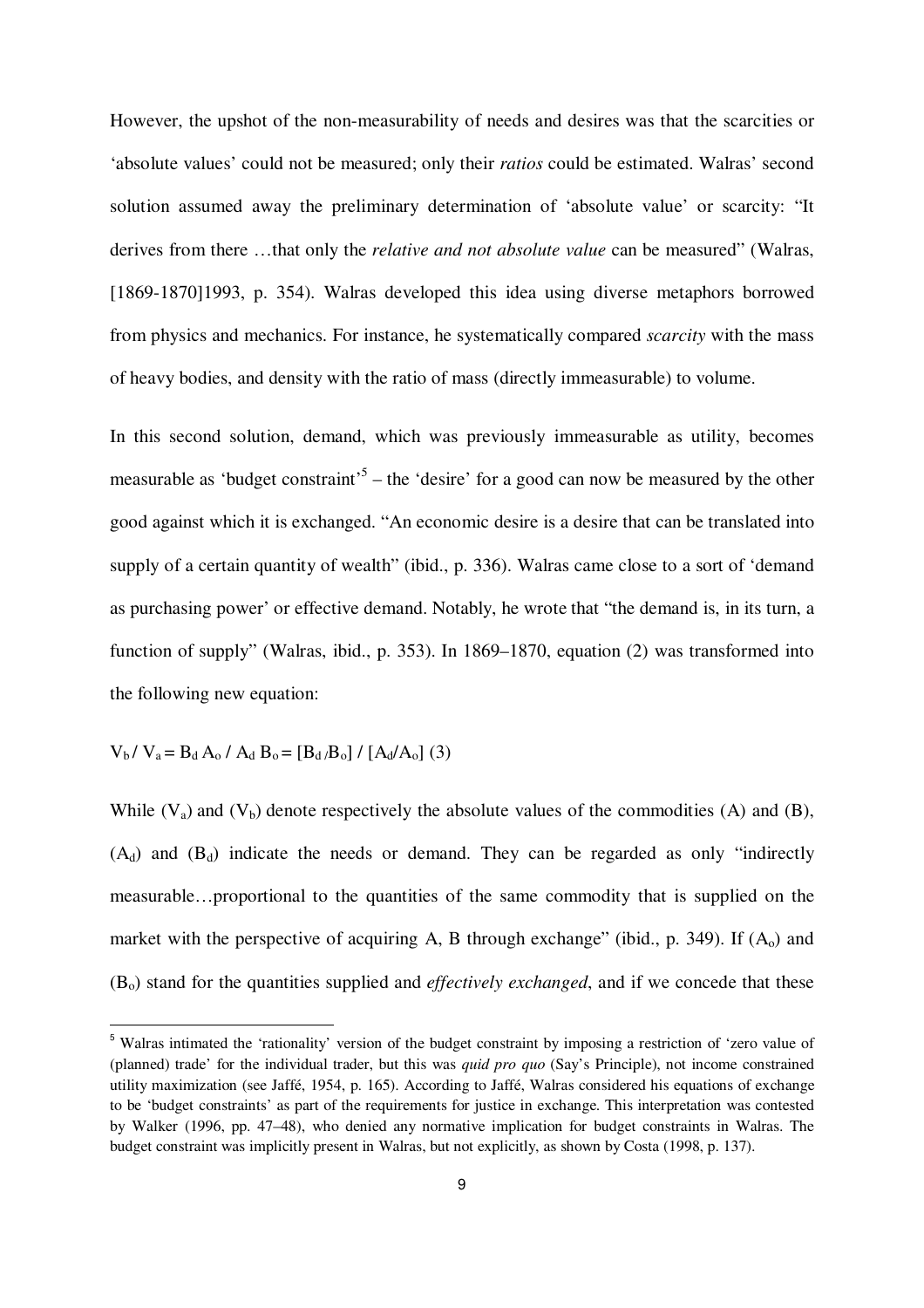quantities or ratios provide respectively the measurement for demand quantities of  $(B_d)$  and  $(A_d)$  of the other commodity against which they exchange, then the ratio of absolute values appears to be the square value of the ratio of exchanged quantities:

$$
V_b / V_a = [A_o / B_o]^2
$$
 (4)

However, Walras did not follow this line of argument and did not derive this last equation. One year later, he suggested a third solution (Walras 1871/1993) to the problem. In this new attempt, he no longer makes any reference to *utility*. This solution reappeared in the fifth lesson of *Eléments* (Walras [1874]1988). He began by arguing that while scarcity is the *cause* of exchange value, and the exchange value is the *effect*; exchange can be studied in the opposite sense, starting with the *effect*.

The equation of the exchange between two commodities was now defined as follows:

$$
m V_a = n V_b (5)
$$

where (m) and (n) are the physical quantities of commodities (A) and (B). Considering equation (3), we now have:

$$
V_b / V_a = [B_d / B_o] / [A_d / A_o] = m/n
$$

The *Eléments* provided a new definition of price in terms of the ratio of absolute values, which at this point were employed indifferently as 'values' or 'exchange values.' "Let us define *prices* in general as ratios between values in exchange or as relative values in exchange…it follows…that  $V_b / V_a = P_b = m/n$ " (Walras [1926]1993, p. 87). Thus, the prices or ratios of values in an exchange are equal to the inverse ratios of the quantities exchanged.

In Walras' second solution,  $[B_d, B_o]$  was the ratio of the sum of needs to the sum of the provisions (or scarcities); in the third solution, the relative prices were equal to the ratios of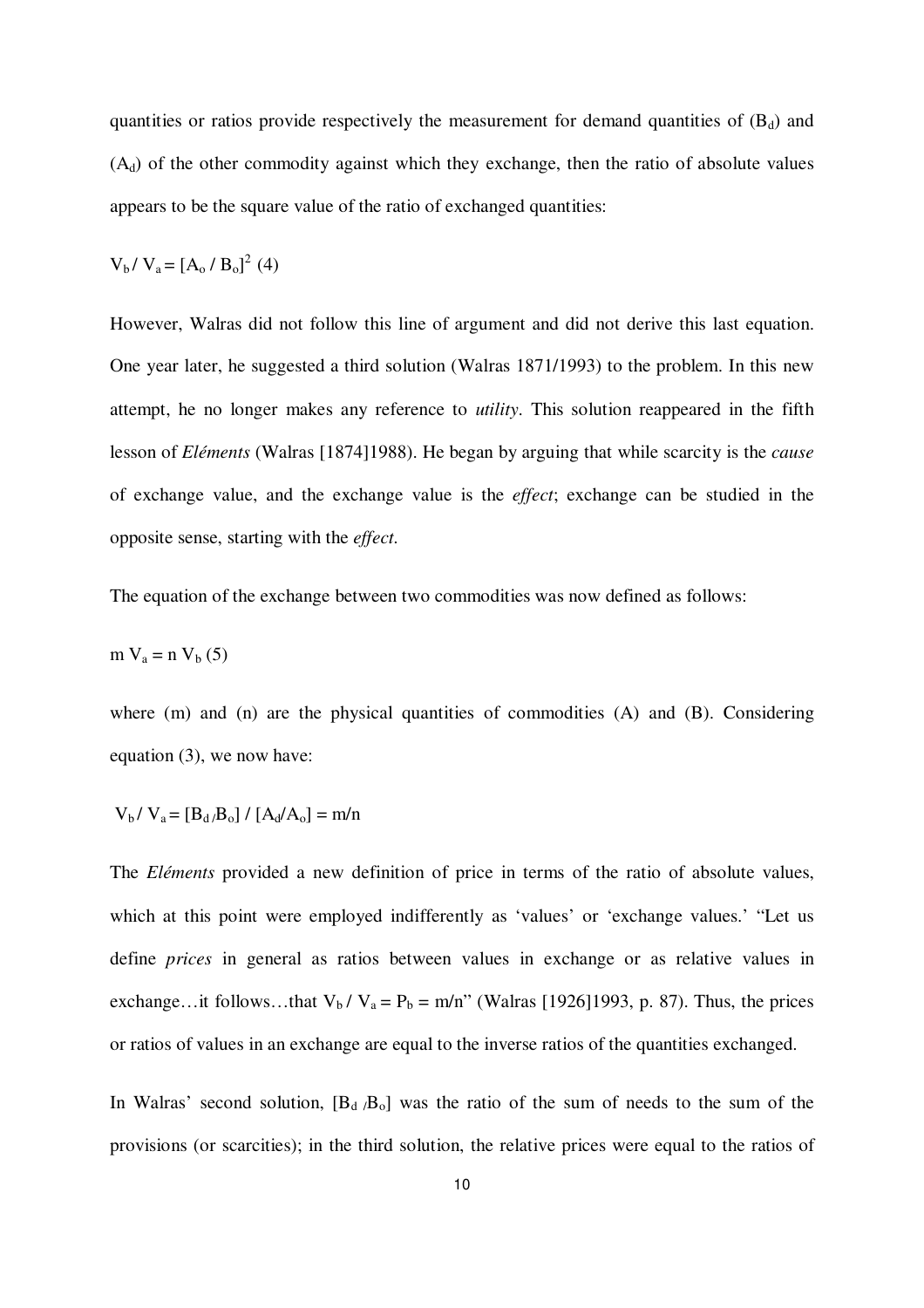the intensities of the last needs satisfied. The question now is: How is scarcity positioned in this final version of Walras' theory of exchange value?

In this third and final interpretation, scarcity appears only as a possible explanation of the exchange relationships at an *individual* level. Walras stressed:

"To avoid any confusion between the scarcity and the exchange value, it is essential to note again that *the exchange value is real or objective, it exists in the things; whereas the scarcity is in us, it is subjective or personal*. There is not such a thing as the scarcity of the commodity (A) or the commodity (B). Consequently, there is not anything as a ratio of the scarcity of (A) to the scarcity of (B)… *There exist only the scarcities of the commodity (A) and the commodity (B) for the carriers of (1), (2), (3)…of these two commodities*, and the common ratios of the scarcities of (A) to the scarcities of (B)...for these carriers. It is only in conjunction with this or that individual that we can…define the scarcity as the derivative of the effective utility with respect to the quantity owned." ([1873]1993, p. 45–46, emphases added).

For Walras, scarcity is not objective and does not pertain to commodities; it is subjective and agent-oriented. If 'scarcity' were interpreted in an objective sense, 'overproduction' (or 'general glut') would be the opposite of a 'shortage economy.<sup>'6</sup> But in the Walrasian framework, 'general glut' and scarcity are not mutually exclusive, because scarcity is subjective and exists at an individual level. Lesson 28 of Walras' *Eléments* ([1874]1988, p. 255-260) was devoted to a critique of Cournot; in it, Walras concluded that the scarcities of commodities are always modified in variable proportions for different agents and even in different directions for all commodities except one, which assumes the role of 'numeraire.'

l

<sup>&</sup>lt;sup>6</sup> For example, Janos Kornai (1980) contrasted 'overproduction' in capitalist economies with 'shortage economy' in socialist economies.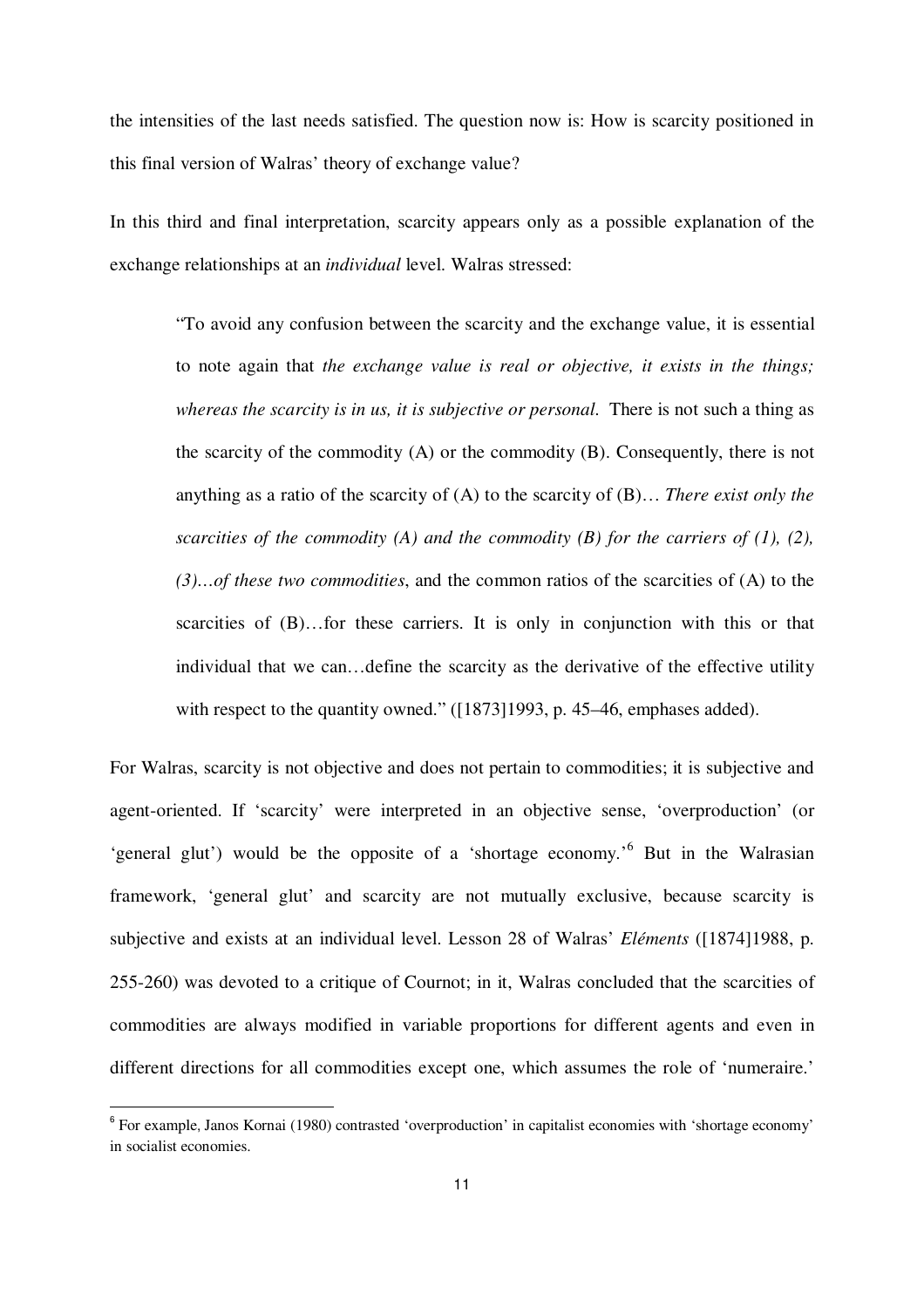Thus, Walras' theory of social wealth embraces two systems: 1) an objective theory of exchange value; and 2) a subjective or agency-based theory of scarcities.

The former system entails the general equilibrium of competitive market over which individual agents have no influence. This theory is determinist, and agents cannot change its laws; they can only discover these laws and use them to promote their interests as if they are confronted with 'natural facts'.

The second system defines how exchange relationships are established at an individual level according to the subjective scarcity of commodities for agents. The tension between these two elements is constant in Walras' work, and has developed in two different directions since the Second World War. Arrow and Debreu's general equilibrium modeling focused on the first system, and the LSE opportunity cost approach focused on the second dimension (Buchanan and Thirlby, 1973). In a sense, Robbins' 'scarcity-oriented' definition of economics (Robbins, [1932] 1935), as well as Lange's definition of our discipline as "the science of administration" of scarce resources in human society" (Lange, 1945–46, p. 19) fall within Walras' scarcitybased definition of economics.

## **Conclusions**

If modern economics since the Second World War is based on general equilibrium modeling, its underpinning tenets should be sought in the works of Léon Walras. Any essay on the definition of economics that doesn't refer explicitly to his works will be missing a central piece in the history of our discipline.

Furthermore, Walras' 'synthetic method' provides a particular interpretation that brings together 'wealth-based,' 'scarcity-based,' and 'market-exchange based' definitions of economics. This synthesis perhaps suffers from inconsistencies, tensions, and logical gaps or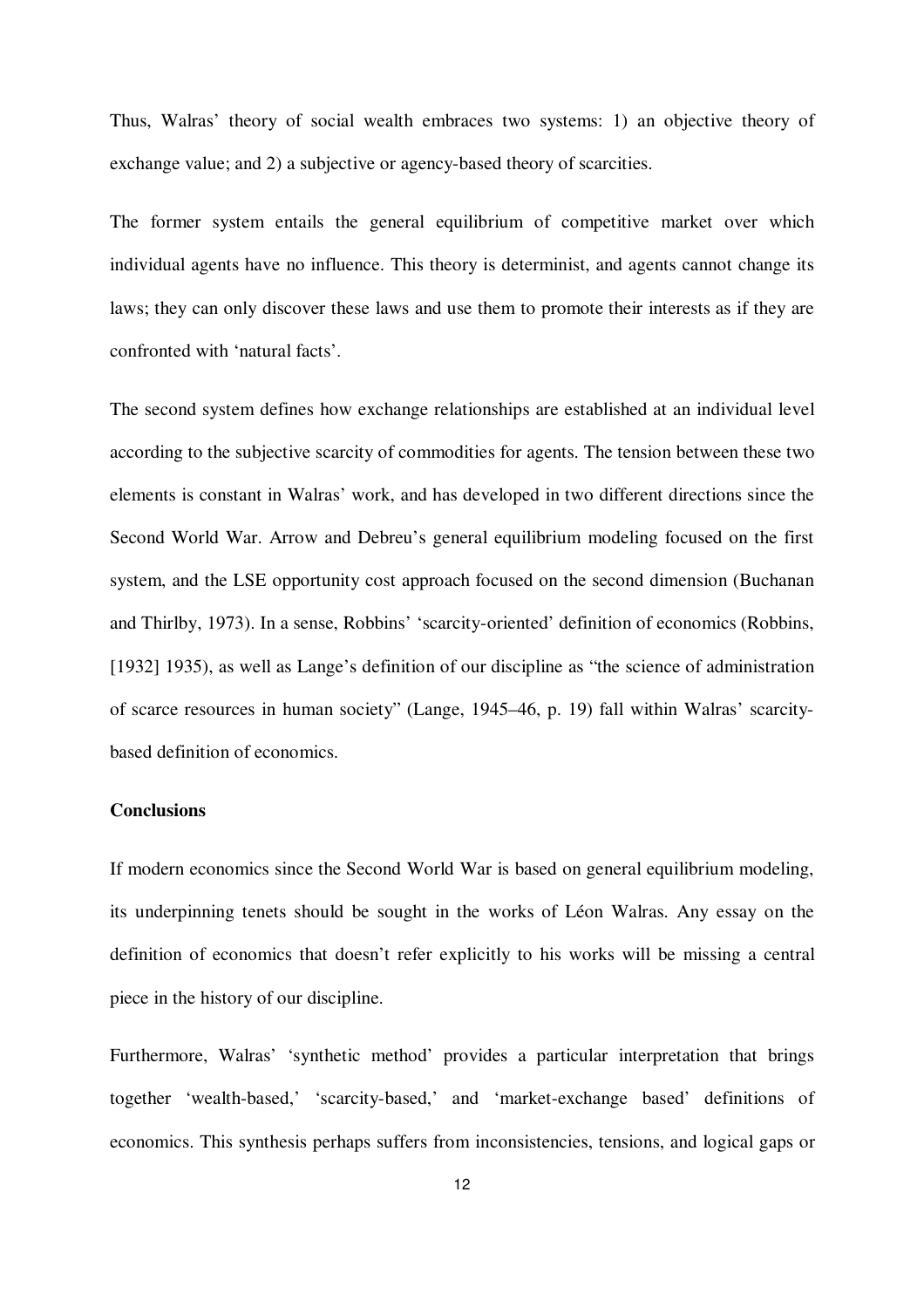contradictions, but its richness can be found in the relevance and actuality of different tendencies that are synthesized in the Walrasian theoretical framework.

Finally, it should be noted that the 'scarcity-based' definition of economics originated with the Walrases (father and son). Robbins followed the path that had already been set out by Walras, with regard to scarcity being seen as a 'subjective' construction existing at an individual level, and thus as an agent-based reality.

#### **References**

**Backhouse, Roger E., and Steven G. Medema.** 2009a. "Retrospectives on the Definitions of Economics." *Journal of Economic Perspective*, 23(1): 221–233.

**Backhouse, Roger E., and Steven G. Medema.** 2009b. "Defining Economics: The Long Road to Acceptance of the Robbins Definition." *Economica*, 76: 805–820.

**Buchanan, James M., and G.F. Thirlby. Eds.** 1973. *L.S.E. Essays on Cost*, London, Widenfeld and Nicholson.

**Burlamaqui, Jean-Jacques.** 1747. *Principes du droit naturel et pratique*, Genève et Copenghague, chez Cl. & Ant. Philibert.

**Costa Manuel L.** 1998. *General Equilibrium Analysis and the Theory of Markets*. Cheltenham, UK, Northampton, MA, USA, Edward Elgar.

**Dockès, Pierre.** 1996. *La société n'est pas un pique-nique, Léon Walras et l'économie sociale*. Paris, Economics.

**Jaffé, William**. 1954. *Elements of Pure Economics*. London, George Allen and Unwin.

**Jaffé, William.** 1977a. "A Centenarian on a Bicentenarian: Léon Walras's Eléments on Adam Smith's Wealth of Nations." *The Canadian Journal of Economics*, 10(1): 19–33.

**JafféWilliam**. 1977b. "The Normative Bias of the Walrasian Model: Walras versus Gossen." *Quarterly Journal of Economics,* 91(3): 371–387.

**Jaffé, William.** 1980. "Walras's Economics as Others See It." *Journal of Economic Literature*, 18(2): 528–549.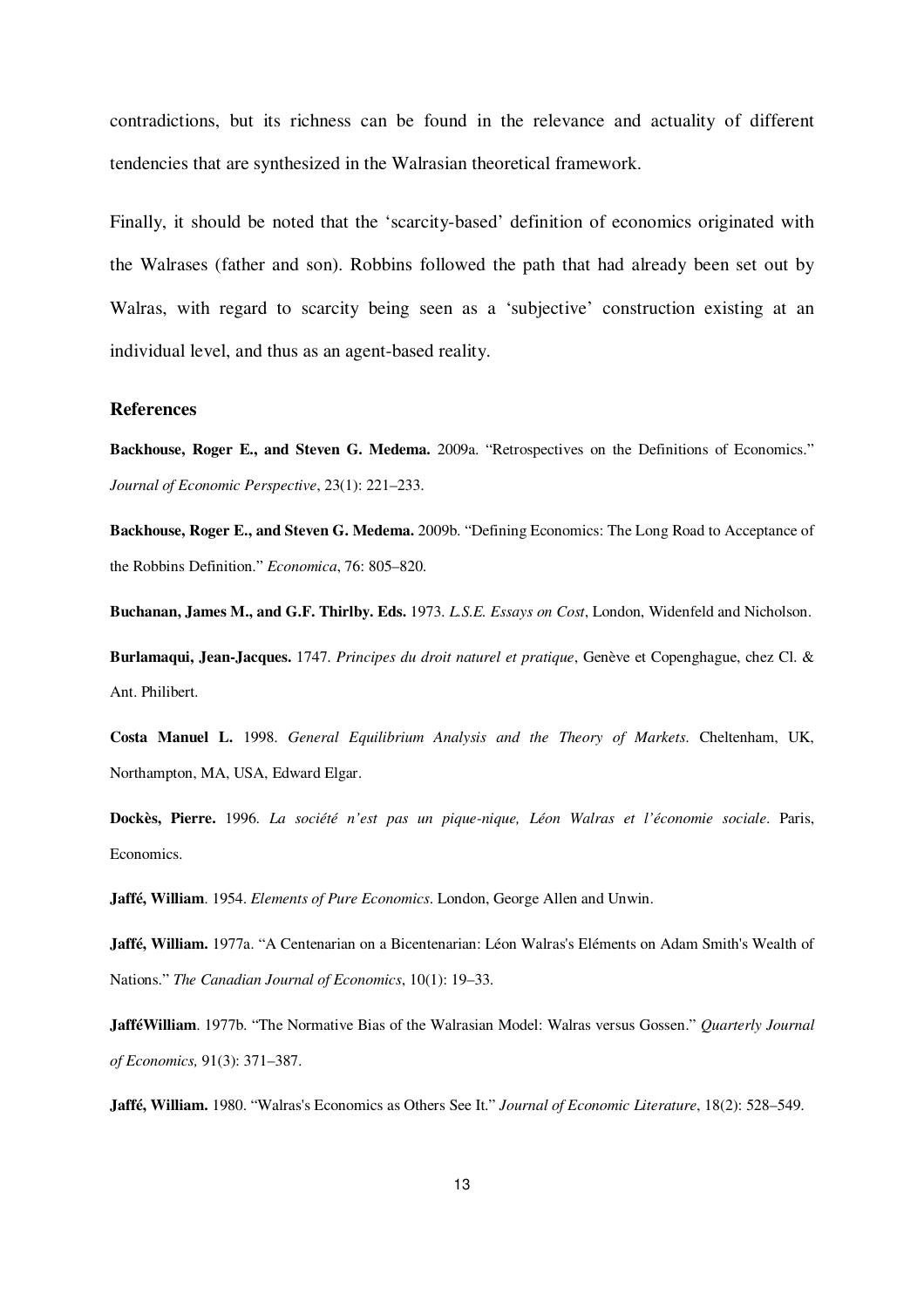**Kant, Immanuel. [**1785]1998. *Groundwork of the Metaphysics of Morals.* trans. Mary Gregor. New York, Cambridge University Press.

**Kornai, Janos.** 1980. *Economics of Shortage*, Amsterdam, North-Holland.

**Lange, Oscar.** 1945–1946. "The Scope and Method of Economics." *Review of Economic Studies*, 13(1), 19–32.

**Morishima, Michio**. 1977. *Walras's Economics: A Pure Theory of Capital and Money*, Cambridge, Cambridge University Press.

**Morishima, Michio**. 1980. "W. Jaffé on Léon Walras: A Comment." *Journal of Economic Literature*, Vol. 18 (2): 550–558.

**Rebeyrol Antoine.**1999. *La pensée économique de Walras*. Paris, Dunod.

**Robbins, Lionel. C.** [1932]1935. *An Essay on the Nature and Significance of Economic Science*. London, Macmillan, second edition.

**Smith, Adam.** 1776/1961]. *An Inquiry into the Nature and Causes of the Wealth of Nations*, London, Methuen.

**Walker, Donald A.** 1984. "Is Walras's theory of general equilibrium a normative scheme?" *History of Political Economy* , I6(3): 445–469.

**Walker, Donald A.** 1996. *Walras's Market Models*. New York, Cambridge University Press.

**Walras, Léon**. [1860]1993. "Application des mathématiques à l'économie politique," in Walras, Léon, *Œuvres économiques complètes*, vol. 11, Paris, Economica.

**Walras, Léon**. [1868]1990. "Méthode de conciliation et de synthèse," in Walras, Léon, *Œuvres économiques complètes*, vol. 9, Paris, Economica.

**Walras, Léon.** [1869–70]1993. "Application des mathématiques à l'économie politique," in Walras, Léon, *Œuvres économiques complètes*, vol. 11, Paris, Economica.

**Walras, Léon**. [1871]1993. "Application des mathématiques à l'économie politique," in Walras, Léon, *Œuvres économiques complètes*, vol. 11, Paris, Economica.

**Walras, Léon.** [1872]2000. "Exposition et conciliation des doctrines sociales," in Walras, Léon, *Œuvres diverses*, vol. 13, Paris, Economica.